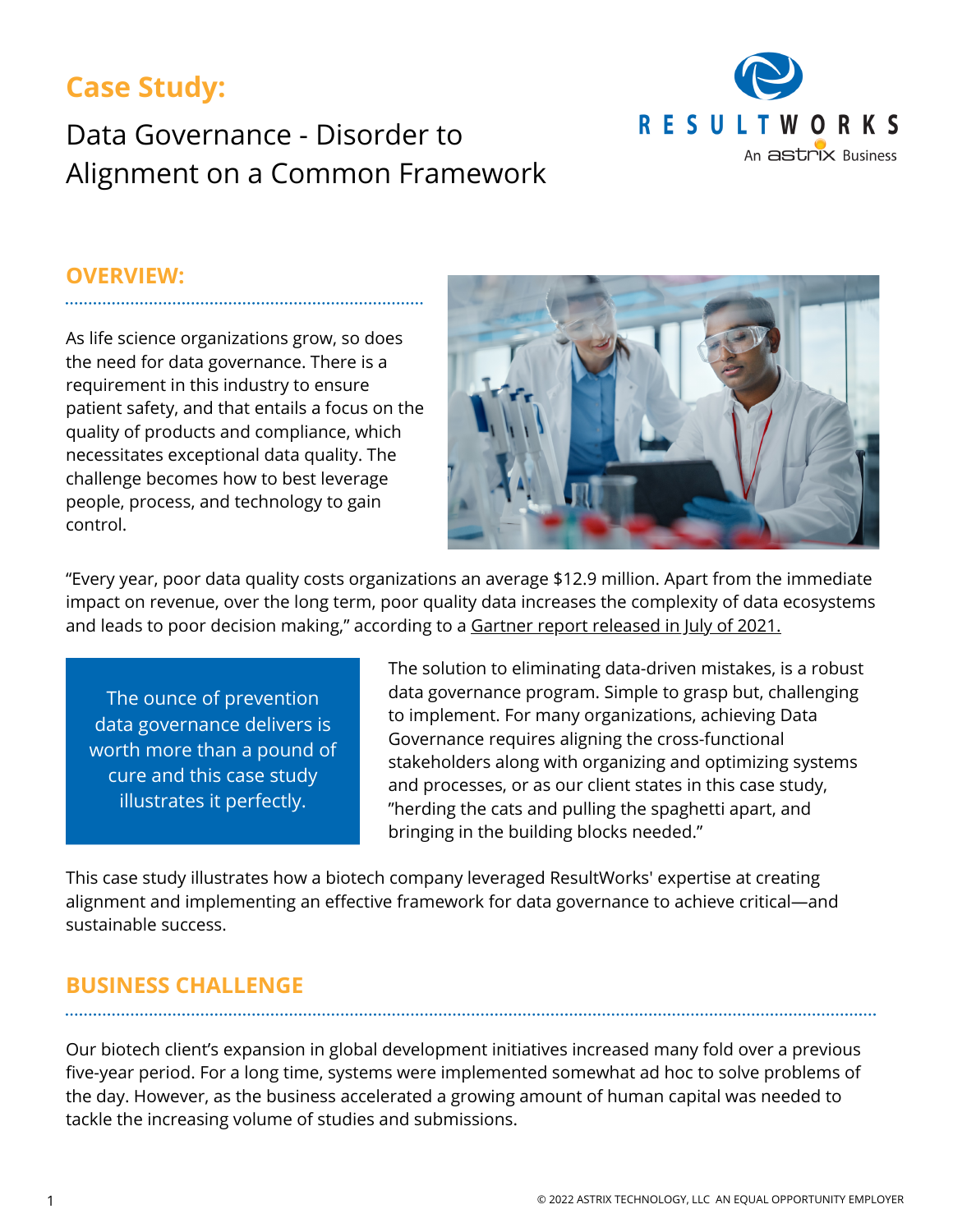This required diligent attention to numerous manual processes tracked by a plethora of spreadsheets, word of mouth communications, data movement via spreadsheets, data re-entry, etc.

Growth of operations drove the need to consider more effective means of managing increases in development studies and submissions, as well as all the supporting activities, including data management.

A key growth inhibitor, the leadership team recognized, was the absence of consistent data management and governance. This recognition fueled a top-down commitment to launch a data governance program focused on enabling the organization to manage data as a critical asset.

"... LEADERS MUST TAKE PRAGMATIC AND TARGETED ACTIONS TO IMPROVE THEIR ENTERPRISE DATA QUALITY IF THEY WANT TO ACCELERATE THEIR ORGANIZATIONS' DIGITAL **TRANSFORMATION.** 

**GARTNER REPORT: "HOW TO IMPROVE YOUR** DATA QUALITY" - JULY 2021

#### **HOW RESULTWORKS ENABLED SUCCESS**

The company engaged ResultWorks to both:

- Conduct assessments of several key global development functions, and
- Construct a framework specifically designed to support data governance needs across the entire organization.

To facilitate the buy-in essential to enterprise-wide acceptance and adoption, the project team was composed of professionals from across the organization. The expectation was communicated that, over time, all functions would be represented to participate in tailoring the framework's design to address their business needs.

Initial activities focused on both understanding the leadership team's business imperatives and utilizing them to develop the project's guiding principles. In parallel, ResultWorks developed a draft data governance policy (that would later be underwritten and authorized by the leadership team to characterize the importance of data governance and formally establish the mandate for the activities and technology to support it).

An assessment of the identified functional areas served to both surface and socialize the issues hampering the organization's effectiveness with managing and using data. While some of these issues were identified as impacting a particular function, many affected the entire development organization.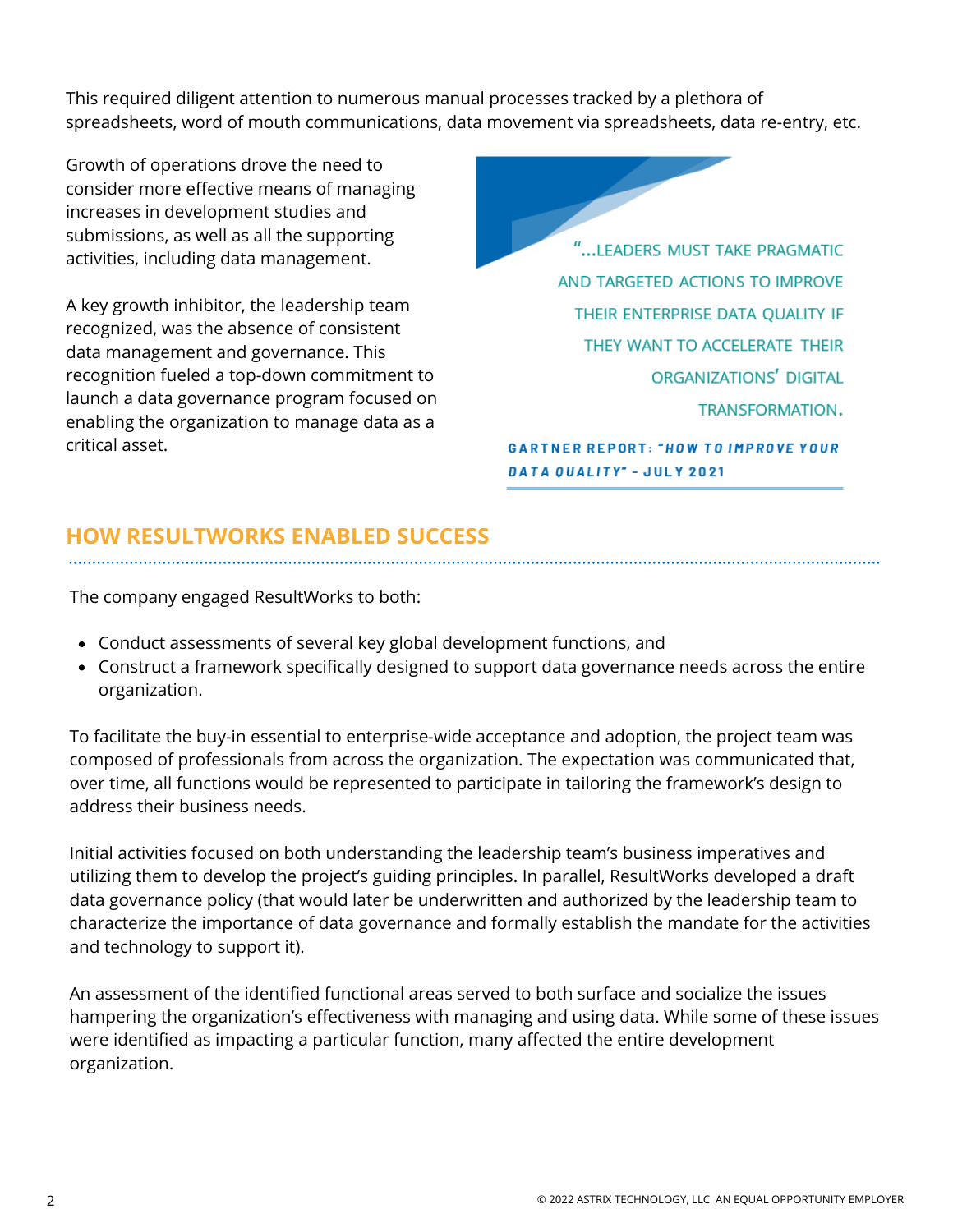A draft data governance framework was designed that was tailored to the organization and covered data governance constructs regarding people, process, and technologies. As part of the framework, data governance roles, responsibilities, and interactions were defined.

Processes with specific use cases were created for developing and managing business glossaries; identifying and managing master data, metadata, reference standards; and assessing impacts to upstream and downstream business areas. In addition, technology needs were evaluated for managing all types of data, cataloging data, etc.

Once the team was aligned with the framework, plans were defined to tackle short-term challenges (i.e., what we can do now for positive impact) and identify long-term investments (e.g., what technologies we can introduce that will make it progressively easier to implement and govern data).



### **HOW RESULTWORKS ENABLED SUCCESS**

The client realized these key benefits from the engagement:

- Solidified a common understanding among cross-functional stakeholders regarding the current state of the data governance landscape and associated challenges.
- Developed a data governance policy that outlines the strategic directive for treating data as a corporate asset.
- Created a data governance framework to address functional needs and then extended across business functions.
- Aligned on approach and secured buy-in from sponsors and stakeholders to execute the data governance strategy.